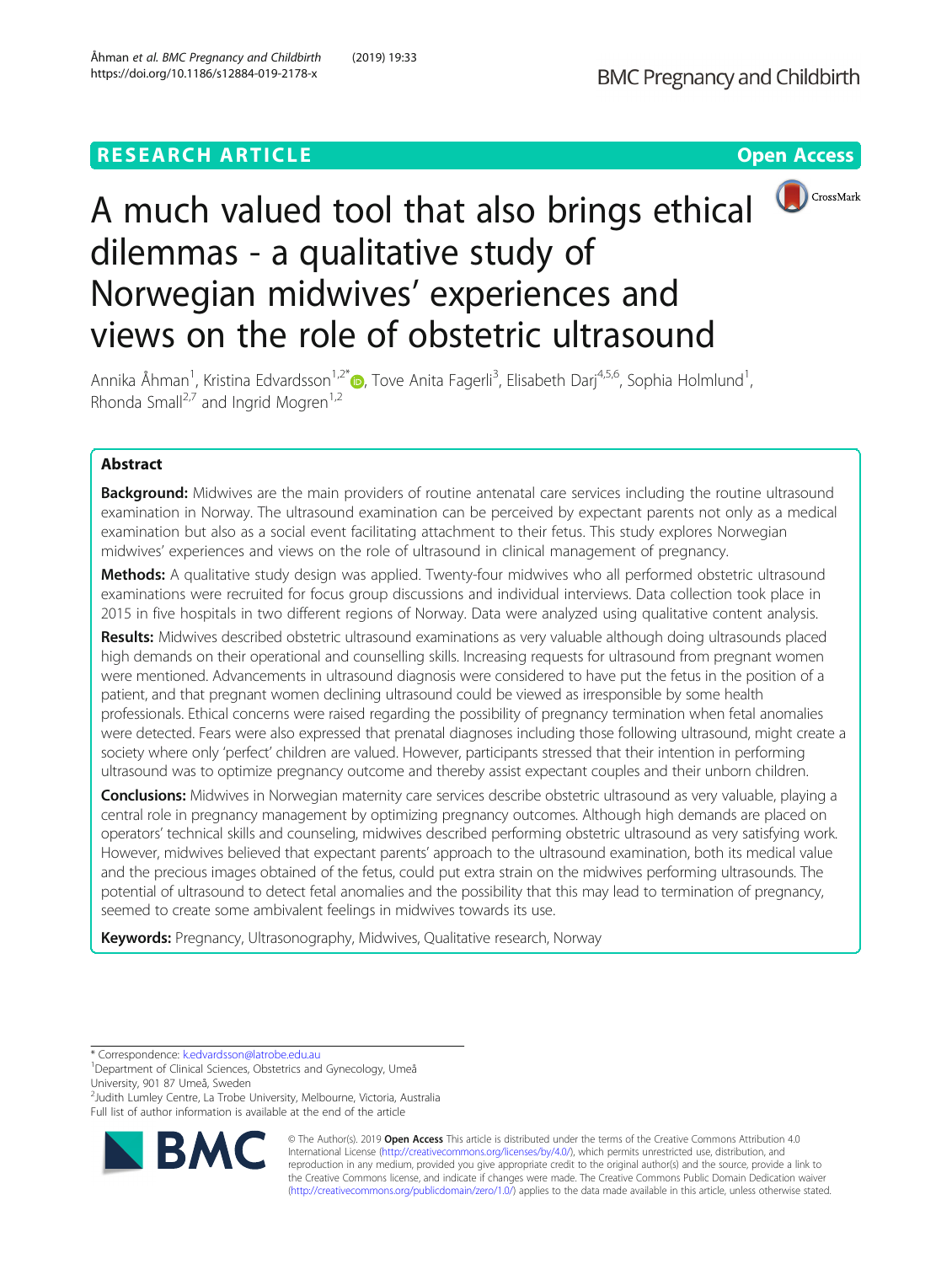# Background

Ultrasound has been utilized in obstetric care for several decades and it is now considered a routine pregnancy examination in many countries across the world. The ultrasound examination plays an important role in pregnancy management for estimation of gestational age, amniotic fluid amount, localization of the placenta and early detection of multiple pregnancy [[1\]](#page-9-0). As the technique has developed it is now possible to diagnose a range of different fetal malformations and other adverse conditions [[2](#page-9-0)]. Use of Doppler ultrasound for assessment of umbilical blood flow has also been shown to have the potential to detect placental insufficiency, fetal anemia, and to reduce perinatal death without increasing medical interventions [\[3](#page-9-0)]. Further, continued advances in obstetric ultrasound have now made prenatal management of some birth defects or fetal malformations a reality [\[4](#page-9-0)]. The fetus can potentially be seen as a patient which may cause ethical dilemmas for the clinician, when on occasion, the pregnant woman's health interests conflict with those of the fetus [\[5](#page-9-0)]. With the advancements in the quality of fetal ultrasound imaging there has been increasing demand also for non-medical ultrasound examinations [[6](#page-9-0)]. In addition, expectant parents may view the ultrasound examination as a social event for establishing contact with their "unborn child" [\[7](#page-9-0)]. A cautious approach to ultrasound has been described as necessary however, to ensure safety in fetal development, especially in the use of Doppler ultrasound in pregnancy [\[2](#page-9-0)].

The ultrasound examination came into use in Norwegian obstetric care in the 1970s, and it was first introduced as a routine examination in two maternity clinics in 1986 [\[8\]](#page-9-0). A National Centre for Fetal Medicine was launched in Trondheim in 1990. In 1996, the centre became a WHO Teaching and Training Centre in Ultrasound in Obstetrics and Gynecology [[9\]](#page-9-0). University courses in obstetric ultrasound including both theoretical and practical training are now available at the centre for both physicians and midwives [[10\]](#page-9-0).

In accordance with Norwegian National Health Care Regulations, all pregnant women are to be offered an ultrasound examination between 17 and 19 weeks of pregnancy [\[11](#page-9-0), [12](#page-9-0)]. Midwives with special training in ultrasound are the main providers of routine ultrasound examinations in Norway, while both midwives and obstetricians perform Combined Ultrasound and Biochemical Screening (CUB). When a fetal deviation is detected, an obstetrician will perform a second opinion ultrasound examination and assess whether there is any need for invasive prenatal diagnosis [\[13](#page-9-0)]. The Norwegian regulations also stipulate that first trimester ultrasound and invasive prenatal diagnosis, such as chorion villus sampling (CVS) and amniocentesis (AC) should only be offered to women with conditions related to elevated risk of fetal anomalies, such as being 38 years or more [\[14](#page-9-0)]. It is recognized however that the Norwegian regulations have not been consistently followed and that there are private practitioners who view anxiety in women as an indication for performing additional ultrasound examinations [[15\]](#page-9-0).

Our previous qualitative research within the CROss Country Ultrasound Study (CROCUS) in Norway has demonstrated that Norwegian obstetricians experience challenges associated with provision of ultrasound and prenatal diagnosis services, including counselling dilemmas and perceived differences in expectations between caregivers and expectant parents  $[16]$  $[16]$  $[16]$ . From our quantitative CROCUS Study in Norway we have reported midwives' and obstetricians' views on how many ultrasound examinations should be part of standard care during pregnancy [\[17\]](#page-9-0). Fifty-eight per cent reported satisfaction with the offer of one scheduled ultrasound examination during pregnancy, as recommended by Norwegian guidelines. Health care professionals who used ultrasound themselves were significantly more likely to want to offer more ultrasound examinations [[17](#page-9-0)].

Although physicians and obstetricians have the overall responsibility for fetal diagnosis, midwives are the main providers of routine antenatal care services and routine fetal ultrasound screening in Norway. In light of these issues and the lack of previous research, it is of interest to explore the experiences of Norwegian midwives performing obstetric ultrasound.

# Methods

# Aim

The purpose of this study was to explore Norwegian midwives' experiences and views on the role of obstetric ultrasound in clinical management of pregnancy, and in situations where maternal and fetal health interests conflict.

#### Study design

The study is part of the international CROss Country Ultrasound Study (CROCUS) [\[18](#page-9-0), [19\]](#page-9-0). A qualitative study design was applied in the absence of previous studies on this issue and to inform subsequent quantitative work. To understand Norwegian midwives' experiences and views of performing ultrasound examinations data were collected through five focus group discussions (FGDs) and two individual interviews with midwives performing pregnancy ultrasound in maternity care  $(N =$ 24). An interview guide designed for the CROCUS study was utilized for both FGDs and interviews. The guide included a set of key domains, including topics on midwives' perceptions about the value of obstetric ultrasound in clinical management, situations when the fetus may be regarded as a patient, and when maternal and fetal interests may conflict, as well as other ethical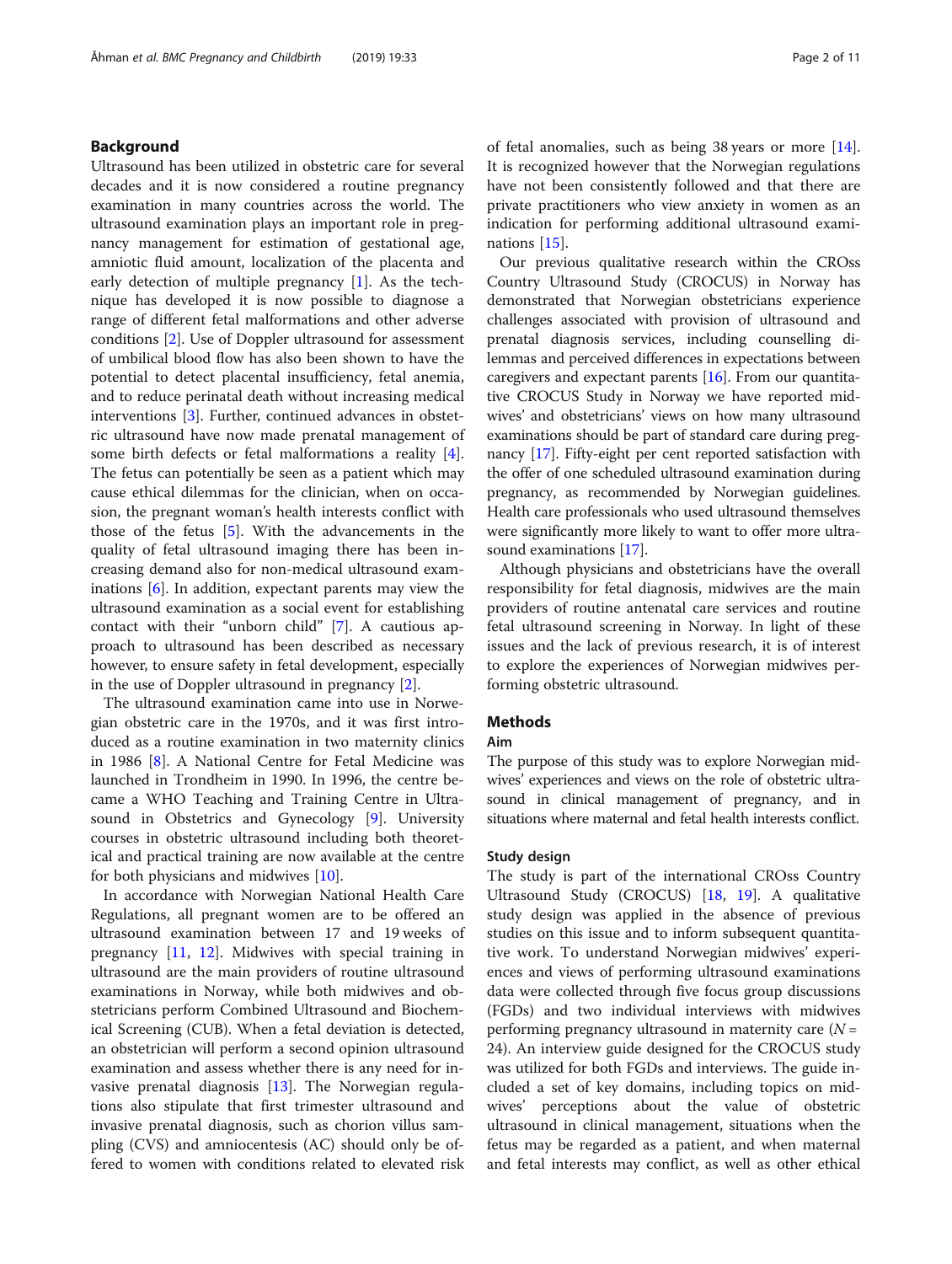aspects (See Additional file [1\)](#page-8-0). Participants were also encouraged to raise additional topics or areas of specific interest related to the aim of the study.

### Participant recruitment

Participants were purposively recruited from five different hospitals in the western and middle regions of Norway to enable a broad and varied range of views from midwives. Two of the included hospitals were university hospitals that were approved nationally to perform ultrasound examinations as part of prenatal diagnosis, and three were regional hospitals. The number of deliveries at the hospitals varied between 500 and 5100 annually. Eligible participants were midwives with varying lengths of experience of performing obstetric ultrasound examinations. The recruitment of participants was assisted by a coordinating midwife at the Fetal Medicine Centre in Trondheim (third author, TF), who contacted the heads of the five selected hospitals by telephone to obtain approval for recruiting participants for the study. Participant information and consent forms were thereafter sent to the included clinics.

#### Data collection and analyses

Data were collected in December 2015 through five focus group discussions (FGDs) and two additional individual interviews that replaced a FGD cancelled due to a staff shortage on that particular day  $(N = 24)$ . The data collection was performed at the participants' work place. Before the start of each FGD and individual interview, the participants were given a brief questionnaire to fill in their background characteristics. Two female members of the research group with no prior relationship with the study participants moderated the FGDs: AÅ, a midwife with a PhD, experienced in undertaking qualitative research interviews, and SH, midwife and PhD student. The interviews, lasted between 59 min and 74 min, and SH performed the two individual interviews lasting 45 min and 19 min, respectively. Field notes were taken to capture contextual information during the data collection. Data saturation, i.e. where no new data emerged, was

considered to be achieved after the fifth FGD at the fourth hospital. The FGDs and the interviews were digitally recorded and transcribed verbatim in Norwegian, and data were analyzed using qualitative content analysis described by Graneheim & Lundman 2004 [\[20\]](#page-9-0). The interview transcripts were read as a whole, and then those parts comprising information relevant to the study questions were carefully examined by AÅ, enabling meaning units to be identified. These were then condensed and coded manually, and sorted into sub-categories, then grouped to form three main categories. The findings were discussed between the authors until consensus was reached on the interpretation of data, the designation of categories and the presentation of results. Quotations selected for inclusion in the manuscript where translated to English. The COREQ checklist guided reporting of this study (See Additional file [2](#page-8-0)).

# Results

A total of 24 midwives participated in this study (Table 1). The participants were between 34 and 65 years of age (mean age 52.3 years) and all were females. Their length of work experience in obstetric care ranged between 3 and 37 years (mean 22.6 years). All participants had formal ultrasound training and conducted obstetric ultrasound examinations regularly as a part of their general midwifery practice.

The results from the analysis of the FGDs and the individual interviews are described in three main categories I: Ultrasound plays a central role in pregnancy management; II: Ultrasound contributes to the fetus being viewed as a patient; and III: Midwives may have ambivalent feelings about its use. Each category comprised two to three related sub-categories (Table [2](#page-3-0)). Citations from the FGDs are labelled as FGD 1–5, and citations from the individual interviews are labelled as Interview 6 and 7.

# Ultrasound plays a central role in pregnancy management

This category describes the participants' views of the value of ultrasound for midwives themselves and their perception of pregnant women's views, and also the demands

**Table 1** Characteristics of focus group participants  $(N = 24)$ 

| No.            | Workplace           | Number of participants (n) | Age, mean (range years) | Length of work experience in<br>obstetrics Mean (range years) |
|----------------|---------------------|----------------------------|-------------------------|---------------------------------------------------------------|
|                | University hospital | $\overline{4}$             | $52.0(50-55)$           | $20.8(15-25)$                                                 |
| $\mathcal{P}$  | University hospital |                            | $52.0(47-60)$           | $23.7(15-37)$                                                 |
| 3              | Regional hospital   |                            | $61.4(60-63)$           | $33.7(30-37)$                                                 |
| $\overline{4}$ | University hospital |                            | 50.4 (40-58)            | $19(3-31)$                                                    |
| 5              | Regional hospital   |                            | $51.0(34-65)$           | $25.6(10-36)$                                                 |
| 6 <sup>a</sup> | Regional hospital   |                            | $47.0(41-53)$           | $12.5(5-20)$                                                  |
| All            |                     | 24                         | $52.3(34-65)$           | $22.6(3-37)$                                                  |

<sup>a</sup>Two individual interviews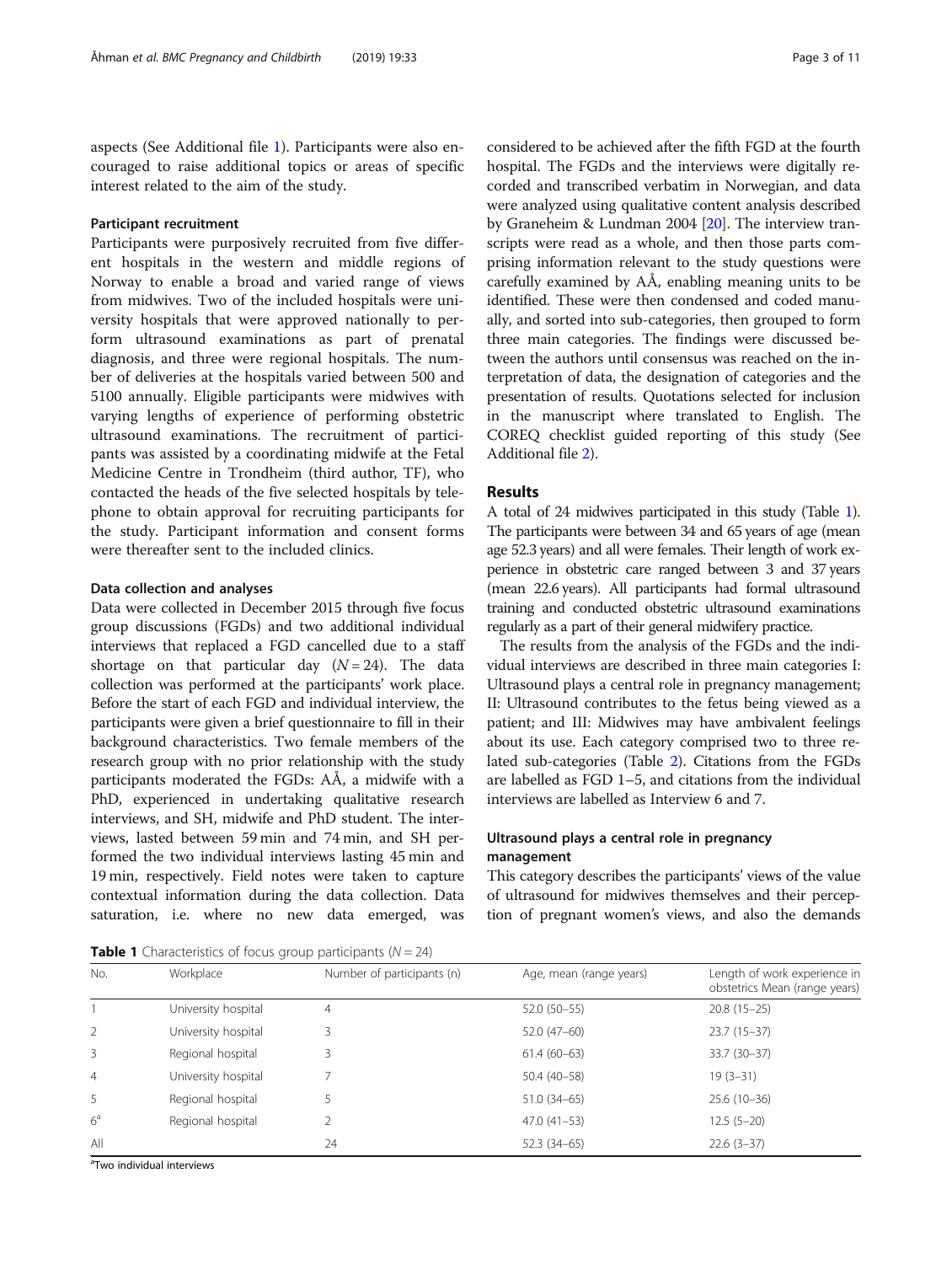<span id="page-3-0"></span>

|  |  |  |  |  | Table 2 Categories and their sub-categories |  |
|--|--|--|--|--|---------------------------------------------|--|
|--|--|--|--|--|---------------------------------------------|--|

| Categories                                                        | Sub-categories                                                                                                                                               |  |  |  |
|-------------------------------------------------------------------|--------------------------------------------------------------------------------------------------------------------------------------------------------------|--|--|--|
| I: Ultrasound plays a central role in pregnancy management        | • A much valued tool by midwives and pregnant women<br>· Places demands on midwives' technical and counseling skills                                         |  |  |  |
| II. Ultrasound contributes to the fetus being viewed as a 'child' | • The ultrasound creates an image of a 'child'<br>• It makes you treat the fetus as a patient<br>• Only 'irresponsible' mums decline ultrasound examinations |  |  |  |
| III. Ambivalent feelings about obstetric ultrasound               | • Ultrasound may be perceived as a selection method<br>• Ultrasound examinations are intended to optimize<br>pregnancy outcomes                              |  |  |  |

placed on midwives performing obstetric ultrasound. This category is described in the following two subcategories.

# A much valued tool by midwives and pregnant women

The participants described ultrasound as having a central role in medical management of pregnancy. Ultrasound was much appreciated for providing information that was seen as essential for adequate pregnancy management, such as the placental localization, assessing fetal growth, measuring umbilical cord blood flow and amount of amniotic fluid.

'Ultrasound is a tool that help us see how the pregnancy is progressing and gives us the answer, "Do we need to deliver [the baby] now, or should we continue monitoring the pregnancy?"' (FGD 2)

Performing ultrasound examinations was described by the participants as very satisfying work that was of much value in pregnancy management especially for monitoring adverse pregnancy conditions.

'An ultrasound provides an overview of the conditions in the uterus (…), and repeating the [ultrasound] measurement, makes it possible to follow fetal development in a pregnancy where there are risks for complications'. (FGD 3)

The midwives thought that in general pregnant women perceived the second trimester ultrasound examination as mandatory, and that very few pregnant women abstained from attending the examination. The participants had also noticed that an increasing number of women nowadays requested a first trimester ultrasound.

'The stream [of requests] for early ultrasound is absolutely huge. People want to look as soon as they are pregnant. That is not how it was before.' (FGD 1)

Although the participants commented that some pregnant women seemed confident that their fetus was in good health as they felt fetal movements, others were seen to be worrying a lot about the fetus' wellbeing, and wanted repeated ultrasound examinations for reassurance.

'Some are very aware of their body signs and can feel the fetus (...), and some want an ultrasound every fortnight in order to feel safe. (...) It appears to me that it has changed quite a lot.' (FGD.1)

It was recognized that ultrasound examinations were performed not only for medical purposes, and that midwives sometimes performed an ultrasound examination to reassure pregnant women who were very worried about fetal wellbeing.

'We use it [the ultrasound] when there is a medical issue, and of course for the usual ultrasound screening, and sometimes for mothers who are very worried and in need of reassurance.' (Interview 1)

When fetal deviations were detected at the ultrasound examination, midwives' role to focus on the "normal" was thought to be a very valuable strategy for supporting expectant parents and help them to see all the other structures that were normal, not only the fetal deviations.

'It happens easily that the obstetricians only focus on deviations, and our [the midwives'] role can be to try to show the things that are normal and functioning in the rest of the body. And that may be the part that we midwives think a bit more about'. (FGD 1)

'I remember that there was a pregnant woman who had one examination after another with the focus only on what was wrong, and thus she viewed the fetus as "a big defective kidney". And the midwife did some lovely 3D images, and the fetus looked completely normal in these. It was really good for the couple. (…) In such situations our role can be to show what is normal' (FGD 1)

The midwives described performing repeated ultrasound examinations in pregnancy as especially valuable for monitoring adverse pregnancy conditions.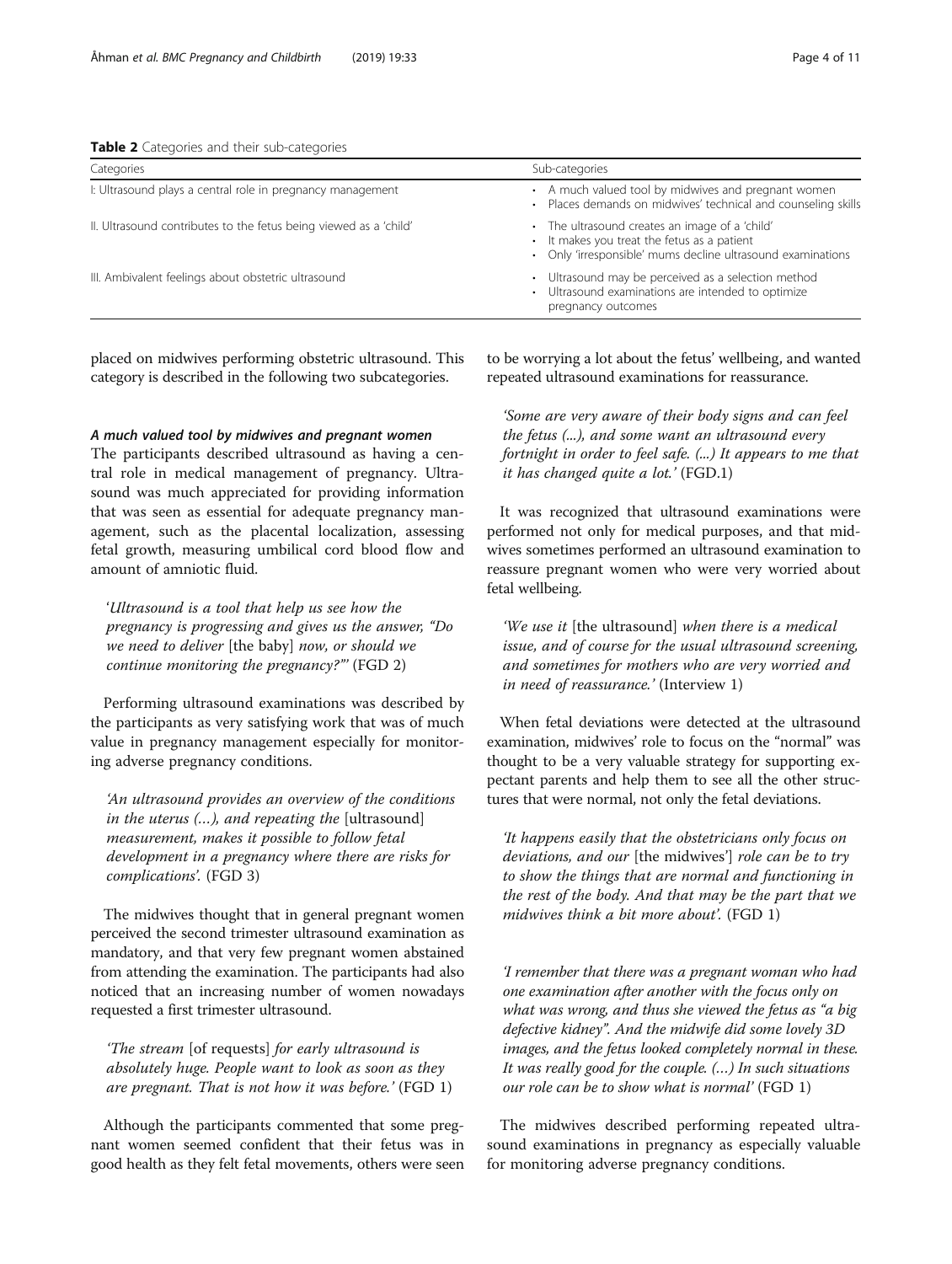'An ultrasound examination aims to provide an overview of the conditions in the uterus (…), and repeating the [ultrasound] *measurement, makes it possible for you to* follow the progress of a pregnancy and identify things that lead to complications.' (FGD 3)

Places demands on midwives' technical and counseling skills It was pointed out that the medical value of ultrasound examinations was dependent on the operators' knowledge and skills, and that the examination should only be performed by health professionals who had attended formal obstetric ultrasound courses. Repeated opportunities for ultrasound training to keep up with the development of the technique were also viewed as very important.

'It's important to have knowledge about what you can see [with ultrasound], and to use the tool (…) so that you do the right things [during an ultrasound examination]. It can have consequences both ways, in terms of not detecting what is there and seeing things that aren't really there [false fetal deviations]'. (FGD 4)

Continuing technical developments in the field of obstetric ultrasound were perceived as both exciting and challenging, requiring repeated opportunities for training to keep up.

'I think there are great challenges. You learn something new constantly. There is always something that is going on [in the ultrasound field]. And the devices develop, our knowledge evolves, the ethics change and evolve constantly.' (FGD 1)

Participants also expressed concerns that demands on the accuracy of the ultrasound diagnosis had increased, and that midwives could fear being blamed if they failed to detect deviations.

'You have it on your mind a bit, if there are things that you do not identify that you should have identified. (…) There is no acceptance of that nowadays, with the good [ultrasound] machines  $(...),$ so there may be the fear of not detecting deviations'. (FGD 2)

It was acknowledged that health professionals performing ultrasound may become very preoccupied by looking at the ultrasound image, and there were concerns that midwives must be aware that expectant parents also need attention during the examination.

'You must not forget your professional [role] and look at the patients [the pregnant women], and how they

are really doing, the clinical part, because it's easy to turn your back and sit with your face towards the ultrasound screen'. (Interview 6)

It was stressed that information about severe malformation should be conveyed so that the expectant parents understood it was their choice to continue with the pregnancy or not, and that they did not feel pushed into a particular decision by the health professionals.

'You have to put it [the information] in such a way that they [the expectant parents] understand that they may choose. Because if you detect or identify a major malformation and the parents for ethical reasons certainly cannot imagine terminating the pregnancy, then they must be allowed to continue to full term'. (FGD 3)

However, informing expectant parents when fetal deviations were detected was considered to be complex, as the midwives should not provide any diagnoses, but still need to communicate that the examination could not confirm that everything looked fine and that a physician has to be consulted.

# 'At the moment you see that there is something wrong, "How shall I communicate this?"' (FGD 4)

There were concerns expressed about expectant parents' expectations to be provided with a lovely image of their "child", and their lack of understanding about the limitations of the ultrasound technique, which was perceived as quite common. These situations were said to place higher demands on midwives' skills in performing accurate assessments. One example was the situation of overweight and obesity, as this can limit visualization of fetal autonomy and reduce the quality of the ultrasound image.

'When big women who come with exactly the same expectations of a good-quality examination [as other pregnant women do] and it is difficult to see because she is overweight, how do you inform her about this? I might not be able to do the examination as well as she expects, because of her being overweight' (FGD 1)

# Ultrasound contributes to the fetus being viewed as a 'child'

This second category describes the midwives' experiences regarding effects that ultrasound has had on the status of the fetus in pregnancy care and women's obligations to the fetus during pregnancy. This category is described in the three following subcategories.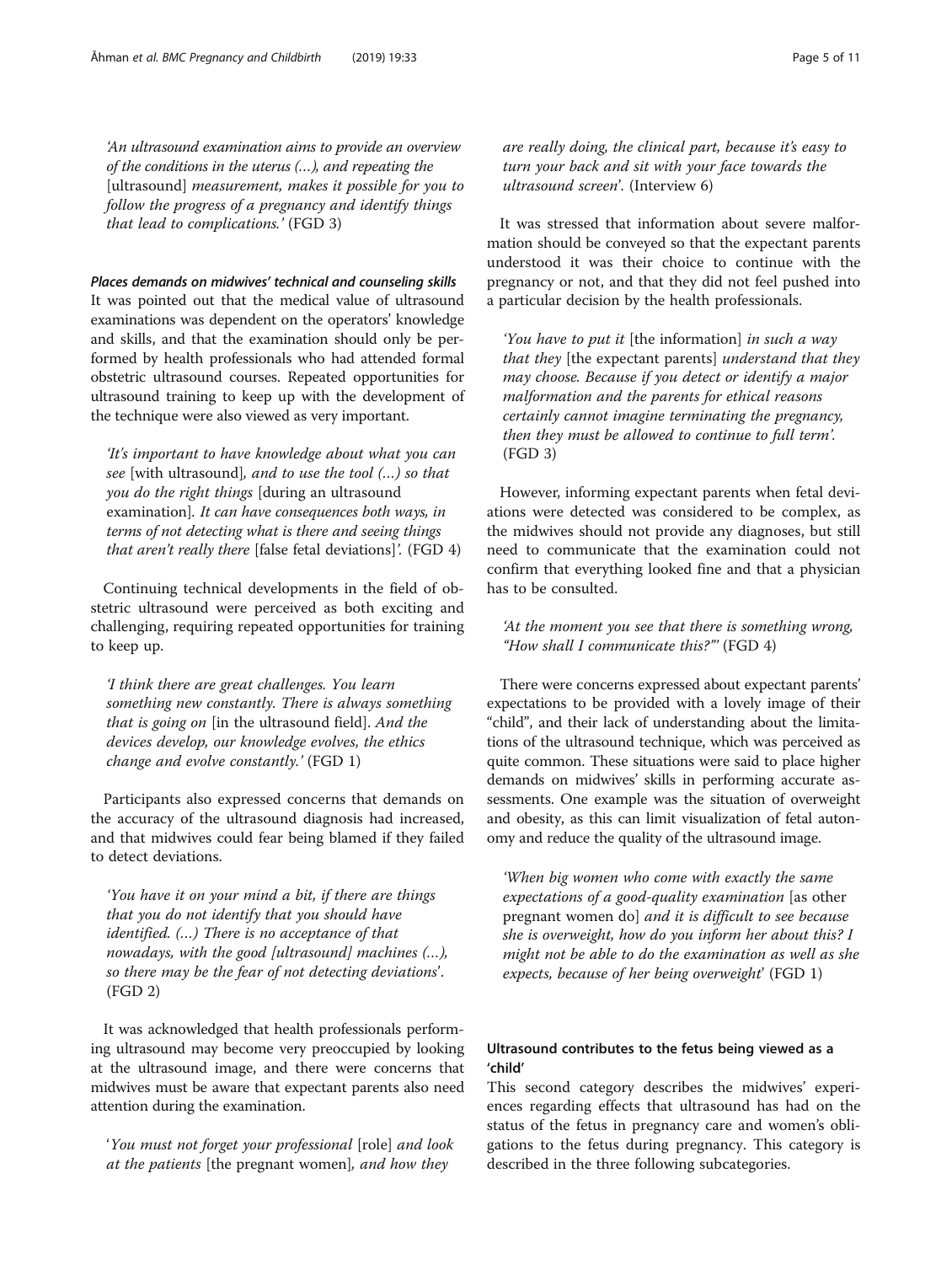# The ultrasound creates an image of a 'child'

The development of ultrasound machines and fetal imaging was said to make the fetus appear like a child. The midwives commented that the more realistic the ultrasound image had become, the greater had become the perception of the fetus as a child, and they also felt that the fetus was now regarded as a person at an early gestational age.

'You dealt with the unknown, when very few [pregnant women] had an ultrasound. Today I notice it more, that I myself have some trouble seeing the fetus as a fetus, I realize I want to think of it as a child'. (FGD 4)

It was admitted that health professionals were involved in this process of personification by providing expectant parents with copies of the ultrasound image, and placing ultrasound images of fetuses in public places.

'The media and the technological development have been a part of creating a different view of the fetus, and all these 3D and 4D [ultrasound examinations], make them very baby-like. We too have a poster [at the fetal medicine unit], that in a way personifies the fetus very much with its personality traits, you know.' (FGD 4)

Midwives reported witnessing expectant parents starting to plan for things to buy for their "child" as soon as they saw the fetus on the ultrasound screen. This could also be considered very challenging especially when there were signs of fetal complications. One midwife described sometimes wanting to tone down expectant parents' joy and conversation about plans for their "child".

'If you see that there are twins and they are in the same sack, then you think "please help" [how to convey that it is a high risk pregnancy]. And then you say that there are twins, and then [the expectant parents might say] "Oh! What pram shall we buy?" And you think, "Will these twins be born [alive]?".' (FGD 4)

It was suggested also that ultrasound could be used to enhance women's bonding to the fetus in specific situations, such as when pregnant women used drugs or had psychiatric problems.

'I work with those in more difficult situations, such as drug abuse, or psychiatric and psychosocial issues. We use ultrasound as part of their interaction with the baby and it is a very good way to use ultrasound, to show the baby and to study a little how the parents behave when they see their baby in the uterus. And that's a very important part because it provides an early connection and interaction with the baby '. (FGD 5)

# It makes you treat the fetus as a patient

The enhanced possibility to diagnose fetal conditions by ultrasound was reported to have entailed an increased focus on medical surveillance and interventions aimed to improve fetal health. It was further stated that fetuses were treated as patients needing a health assessment, and that midwives also had an important role to protect fetal wellbeing.

'Performing ultrasound is done to look for deviations and treat them, because we are both the fetus' clinicians and advocates. It's important therefore to find malformations to be able to prepare for taking care of this sick baby, and to do a good job and provide a good prognosis.' (FGD 2)

It was felt that collaboration between obstetricians and pediatricians could enhance the results of medical management related to pregnancy complications. However, the decision-making was perceived as becoming more complicated as expectant parents and the different professional groups had become more involved.

'I feel that there are more [professional] groups now that are engaged in the decision making about when the fetus is considered viable. The mother is surely engaged in the decision, but at the same time there is the pediatrician and other professionals who provide guidance (…), and I think that is very difficult.' (FGD 1)

It was also said that there could be conflicting views between health professionals in obstetrics and pediatrics when the woman had a serious condition and that the obstetricians could suggest termination of pregnancy for the sake of the woman's health, while the pediatrician focused on keeping the fetus in the uterus in order to enhance the prognosis for the fetus.

'I think that there may be some conflicts, because here, on the part of the fetal medicine specialists, one is accustomed to there being the choice to terminate a pregnancy with serious conditions, while the pediatricians, they think only of saving and treating, isn't that right?' (FGD 1)

Although maternal health was considered to be prioritized in obstetric care, midwives recognized that ultrasound enabled diagnosis of fetal conditions, which in turn could make health professionals postpone delivery for the sake of the fetus although this could mean that the woman's health would be compromised.

'We are accustomed to putting the mother's health first and foremost but that is sort of a balancing act' (FGD 5)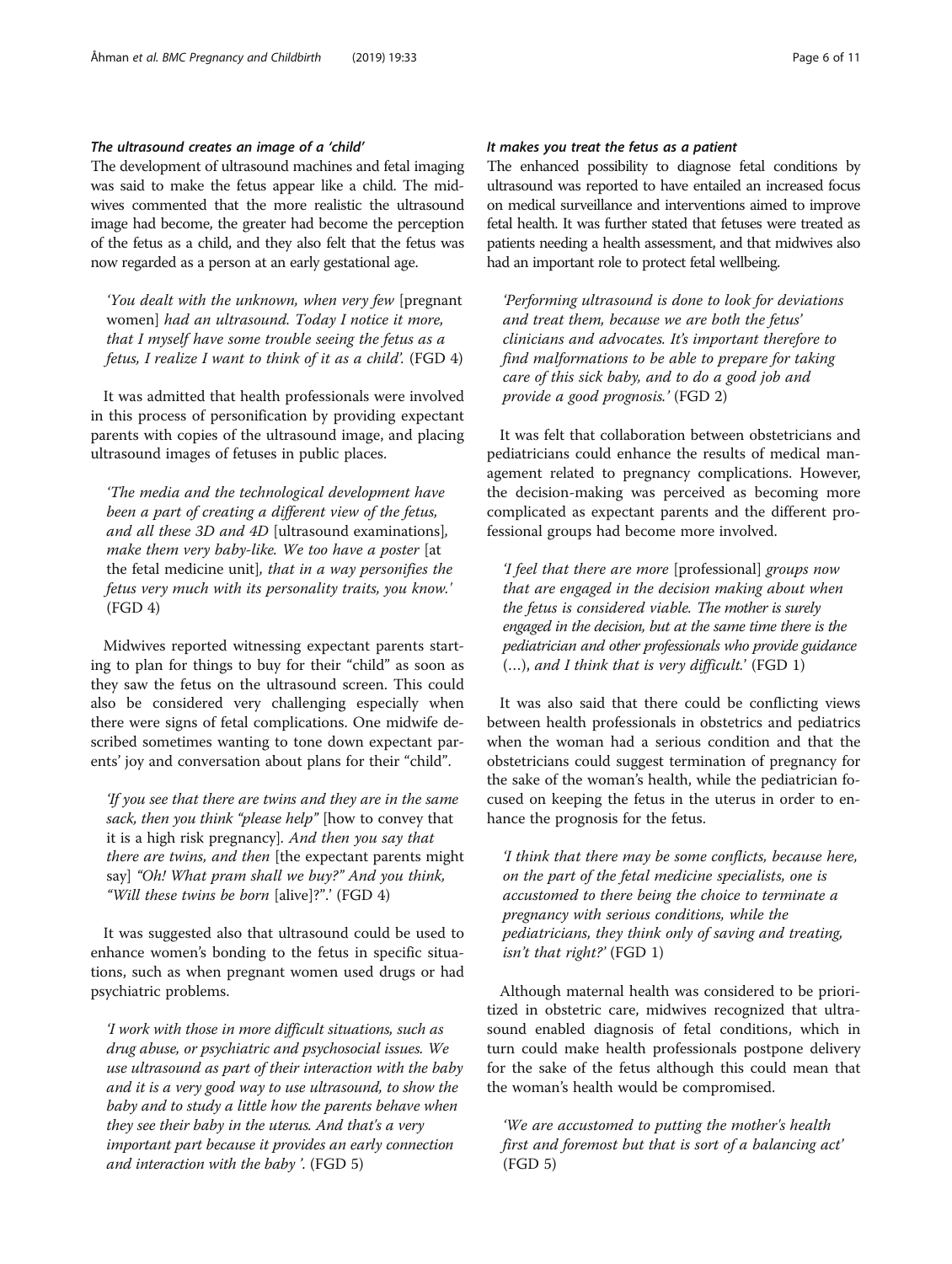Only 'irresponsible' mums decline ultrasound examinations

The midwives believed that the ultrasound had opened up the opportunity for the fetus to be placed in a more central position within antenatal care, and that a strong focus on the fetus' wellbeing could increase demands on pregnant women's responsibilities in pregnancy. The increasing possibilities to diagnose and monitor fetal conditions by ultrasound were experienced as having entailed new demands on the pregnant woman to do what was best for the fetus. Although it was not common that women declined ultrasound or other examinations for fetal surveillance, it was mentioned that health care professionals could view pregnant women as irresponsible if they did not accept an offer of an ultrasound. Concerns were also expressed regarding potential risks that pregnant women's autonomy would be restricted when obstetric ultrasound is a routine examination in maternity care.

'Now it's almost like if you do not accept the offer (of an ultrasound examination), then you are a bad mother almost. (…) Are you irresponsible then? I don't know. (FGD 1)

Although it was agreed that pregnant women had the right to decide over their own bodies, the midwives admitted that pregnant women could be blamed if they did not accept recommendations of surveillance or medical interventions aimed at enhancing fetal health.

'We had one [woman] recently who did not want to take the medicine [cortisone], and it was like "you must do it". At least most of us reacted like that when the mother didn't want to do it [take the medicine] even though it was best for the "child".' (FGD 5)

# Ambivalent feelings about obstetric ultrasound

This third category describes ambivalent feelings among the participants regarding obstetric ultrasound examinations which could lead to termination of pregnancy when fetal deviations were detected. While the ultrasound examination could be seen as a means for sorting out fetuses that are not perfect, the participants stressed that their intentions when performing ultrasound examinations were to provide support to expectant parents and optimize pregnancy outcome.

#### Ultrasound may be perceived as a selection method

Ambivalence was expressed among the midwives about the use of ultrasound to enable a decision to terminate a pregnancy at early gestations when the fetus did not have the favored gender or when fetal anomalies were detected. It was also recognized that the ultrasound examination could be perceived as a selection method that aims for perfection in human reproduction by rejecting imperfect fetuses.

'One cannot deselect because of gender. It would create problems in society. There are many ethical discussions surrounding ultrasound. There is a lot that can be revealed and which fetuses are we beginning to reject?' (Interview.6)

There were also concerns expressed that the routine use of ultrasound and other tests for fetal anomalies could risk creating a society where only the perfect human was accepted, and that in the future people might feel that they do not have the option to refrain from terminating the pregnancy when fetal anomalies were detected.

I do not think I would have wanted to have that choice [pregnancy termination]! But I think people might feel in the future that they don't have any choices, and will just choose to reject what [the fetal malformations], everybody else rejects. Will it be socially acceptable in a few years? (FGD.4)

# Ultrasound examinations are intended to optimize pregnancy outcomes

Midwives reported critical views in the community regarding midwives' engagement in fetal anomalies screening, that midwives were thereby somehow implicated in rejecting fetuses that were not 'perfect'. However, participants were at pains to point out that when performing an ultrasound their focus is always on optimizing pregnancy outcomes, not on the possibility of rejecting fetuses when anomalies are detected.

'Lots of people say, "So you work with some kind of sorting" No, I don't do that! My focus is on what we can save, what we can help with. It's great that we can. (…) We can do a blood transfusion instead of having a [fetus with] hydrops, and all the things you had to deal with before (FGD.4)

Although the expectant parents' choices regarding pregnancy management sometimes contradicted the midwives' personal values, it was agreed among participants that expectant parents' decisions should always be respected.

'You may feel that your own values are challenged, still you need somehow to find a way to help, for example when you find [that the fetus has] Down syndrome, and when they [women] then terminate it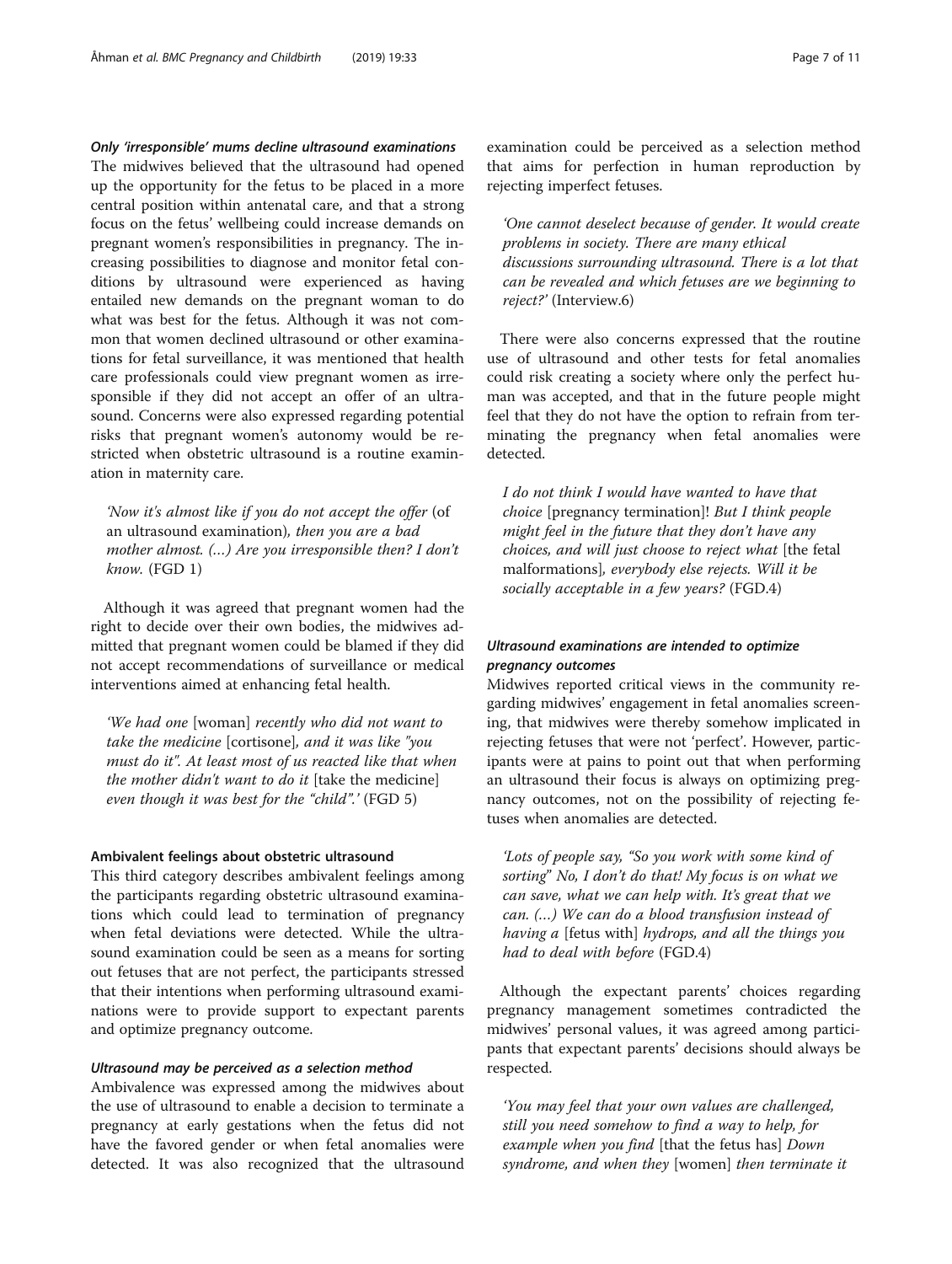[the pregnancy], so I feel that it goes a bit against my values but it's not my role to say what is important and right for that couple.' (FGD.2)

However the midwives also noted that performing ultrasound screening for fetal deviations may create conflicting feelings related to their own personal values, as detecting fetal anomalies could lead to termination of the pregnancy.

'It's a daily conflict with myself and the job. (…). We do perform a review of the organs, whether we like it or not. Then it's for checking that it looks alright, as far as we can see. Some might say that we're only looking for excluding defects. (FGD.1)

# **Discussion**

It is well established that ultrasound plays an important role in the medical management of pregnancy [[2\]](#page-9-0), and that the examination is much valued both by expectant parents and antenatal care professionals [\[21](#page-9-0)], something which this study also confirms. An increasing demand for ultrasound examinations from expectant parents was also noted by the participants in this study. Performing obstetric ultrasound examinations were seen to place high demands on the health professionals' technical and counseling skills. It was considered further that the advancements in ultrasound diagnosis had placed the fetus in a more central position in maternity care. Ethical concerns were raised regarding screening for fetal anomalies and the possibility of terminating the pregnancy when anomalies are detected, and that this could risk creating a society where only 'perfect' children are valued.

While ultrasound is highly valued both by expectant parents and healthcare professionals it has been suggested that there may be differences in their views and expectations of the ultrasound examination [[22](#page-9-0)]. While healthcare professionals performing ultrasound aim to detect adverse fetal conditions and developmental deviations, expectant parents may focus on viewing "their unborn child" [\[22\]](#page-9-0), and may perceive the ultrasound examination as a reassurance that everything is normal with the pregnancy [[23](#page-9-0)].

Although no examination can guarantee that a fetus is healthy, an ultrasound examination may strengthen expectant parents' confidence that the pregnancy will progress normally. It has been argued however that intense monitoring and registration of fetal status can promote the view of the fetus as vulnerable and in need of protection [[24](#page-9-0)], and that this approach risks creating anxiety and guilt in pregnant women [\[24\]](#page-9-0). Providing ultrasound examinations for reassurance may also be of little value as the assessment is momentary and cannot ensure that

the fetal situation is stable [[25](#page-9-0)]. It has been noted however that Norwegian physicians may still view anxiety in women as a reason for performing ultrasound, although it is not listed as an indication for ultrasound in the national guidelines [\[15](#page-9-0)], a view that was also expressed by the midwives in our study. The Norwegian regulations for obstetric ultrasound screening and diagnoses have been criticized for being unclear and for thus allowing subjective assessments of indications for performing ultrasound examinations [\[15\]](#page-9-0).

The importance of adequate knowledge and skills for healthcare professionals performing obstetric ultrasound was strongly emphasized in the FGDs and in the individual interviews. The quality of obstetric ultrasound has also been earlier described as very operator-dependent [\[26](#page-9-0)]. Post-graduate education in obstetric ultrasound for physicians and midwives has been shown to increase the standard of fetal anomaly screening [\[27\]](#page-9-0), and basic theoretical and practical ultrasound courses are now obligatory in Norway and in the other Scandinavian countries [\[26\]](#page-9-0). It is suggested however that the ongoing development of ultrasound machines and of ultrasound technique may further increase demands on operators, and that advanced ultrasound training is needed for all healthcare professionals performing obstetric ultrasound, something which is not yet the case in all European countries [\[26](#page-9-0)]. There have also been calls for development of reliable measures for assessment of operators' level of ultrasound competence and methods to ensure high quality ultrasound examinations [[28](#page-9-0)]. Detection of fetal anomalies is known to create high levels of psychological distress in pregnant women [\[29](#page-9-0)], which places further demands on support for expectant parents in these situations. Although parental support needs to be individualized when adverse fetal conditions are detected, it has been shown that written and web-based information resources, and access to a reliable and informative website may also be of value  $[30]$ . The potential for these resources to support expectant parents as a complement to traditional counseling should be further explored.

This study shows that performing obstetric ultrasound can be very rewarding work for midwives and that they can experience ultrasound as helping expectant parents to connect with their "child" and gain reassurance about fetal health. However, screening for fetal anomalies may also conflict with some midwives' ethical values regarding the possibility of pregnancy termination when fetal anomalies are detected. Concerns have been raised regarding an evolving lack of acceptance in society for having children with congenital anomalies [[31\]](#page-9-0). While pregnancy ultrasound is much valued by healthcare professionals, critical views have been expressed regarding use of ultrasound in decisions about continuing a pregnancy or not [[32,](#page-9-0) [33\]](#page-9-0). Ultrasound diagnoses of minor fetal deviations as soft-markers have been seen to be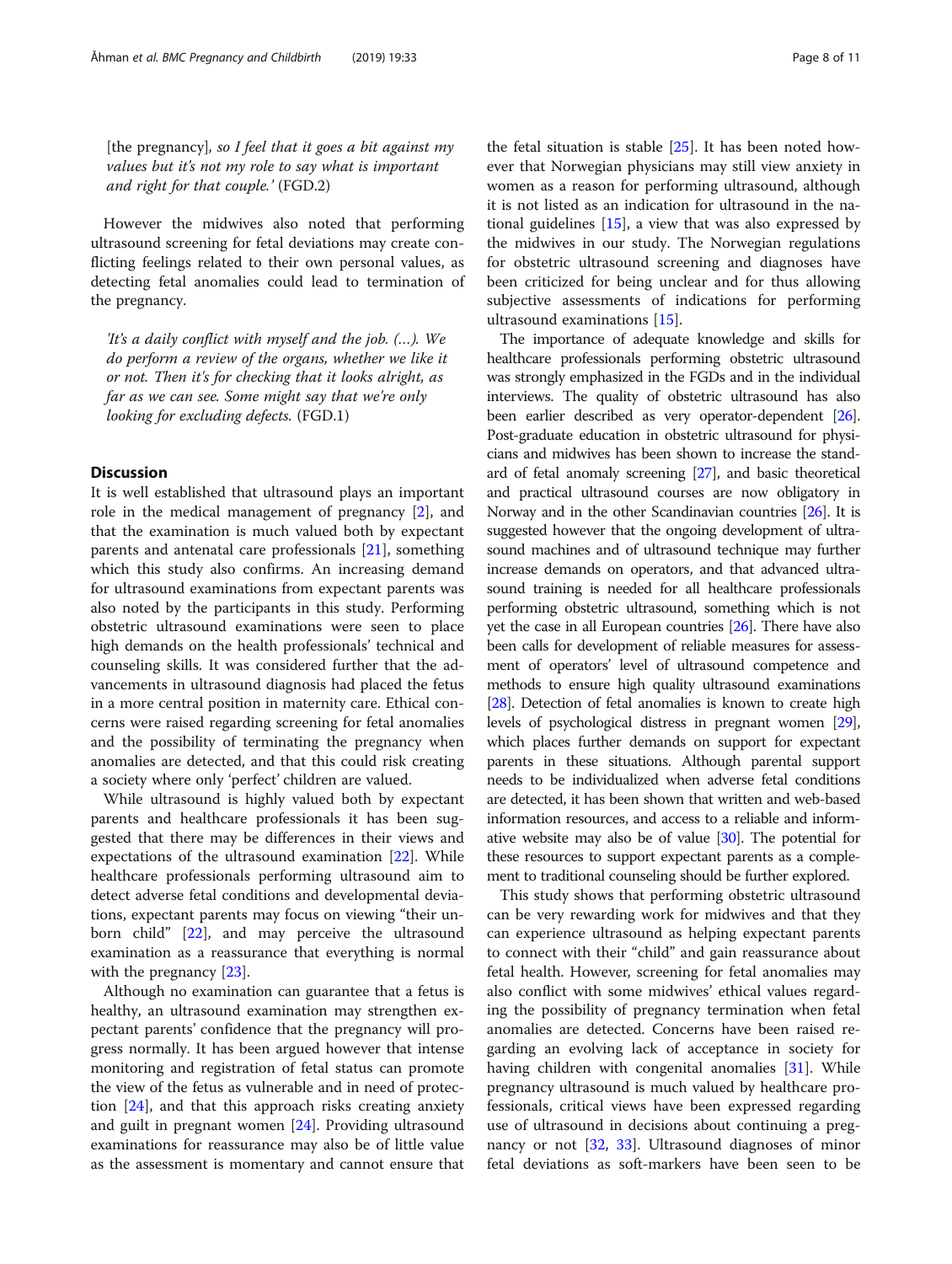<span id="page-8-0"></span>especially difficult to deal with, as these markers may create much anxiety in expectant parents although the findings in reality have little significance for fetal health [[34,](#page-9-0) [35](#page-10-0)]. Advances in ultrasound imaging are further suggested to have given the fetus personal status and the position of a patient in pregnancy management [\[25](#page-9-0)]. Placing the fetus in a more central position in maternity care may however restrict pregnant women's autonomy in situations when maternal and fetal needs conflict. The issue of balancing between maternal and fetal needs in pregnancy management was also raised in this study, where it was suggested that the midwife should act as an advocate for the fetus. The ultrasound examination, introduced in maternity care to assess maternal and fetal conditions of significance for pregnancy development, has now also become a means for expectant parents, not only to gain assurance about fetal well-being [\[36](#page-10-0)], but also to meet and connect with their future child [[7,](#page-9-0) [37](#page-10-0)]. Performing ultrasound in pregnancy for non-medical reasons has been criticized however, for using medical technology to provide enjoyment for the expectant parents, i.e. "entertainment ultrasound" [\[38](#page-10-0)]. It has been suggested though that this may be beneficial for social reasons in specific situations such as when the fetus is found to have a lethal condition [[39\]](#page-10-0).

#### Trustworthiness

To strengthen credibility in this study the participants were recruited from five different hospital-based obstetric clinics at various levels of the health care system. They differed in characteristics such as age and various lengths of experience in performing obstetric ultrasound. All participants were female midwives, which was expected considering that there are very few males in this healthcare profession in Norway. Further, dependability was ensured by using an interview topic guide, which meant that the same topics were brought up for discussion in all FGDs and interviews. Using data from both FGDs and individual interviews may provide divergent results, however there were no topics brought up in the individual interviews by the two participants that had not been raised in the FGDs. Data collection was performed by two Swedish researchers, which could risk some misinterpretation of the Norwegian language. However the two interviewers (AÅ and SH) were both familiar with Norwegian, which is closely related to Swedish, and two of the authors (TF and ED) working in the Norwegian health system. After each FGD and interview the findings were discussed between researchers (AÅ, IM and SH). A detailed description of the study context, setting, participants, data collection and analysis is included to improve transferability. Though we are aware that our findings may not be widely generalizable, the results are certainly relevant to the context of maternity care services in Norway due to participant recruitment from a variety of hospital settings. It is also likely that they have some applicability for maternity care professionals in other western countries. Another limitation is that perspectives of pregnant women and their partners were not included in this study. Even though this was not within the scope of the study, their views would certainly provide additional perspectives on the use of ultrasound in pregnancy management.

#### Conclusions

This study shows that performing obstetric ultrasound can be rewarding for midwives, who perceive the examination as a means to assist expectant parents and optimize pregnancy outcomes. Health professionals' knowledge and technical skills are seen by the midwives as crucial for ultrasound examinations to be valuable. The midwives raised ethical concerns regarding the possibility that pregnancies with "imperfect" fetuses may be terminated as a result of the ultrasound examination. The midwives also noted that expectant parents may place much focus on the social aspects of the examination, seeing and connecting with their expected child, something which seemed to challenge the midwives' professional and clinical role. More research needs to focus on the information given to prepare prospective parents in order to better understand the role and the potential outcomes of the ultrasound examination. It seems impossible however to avoid the social aspects of obstetric ultrasound i.e. expectant parents' meeting and connecting with their "baby" during the examination. Therefore, routines need to be developed so that the medical information and counseling provided to expectant parents during the ultrasound examination, also acknowledge expectant parents' desire for communication concerning their impressions and feelings when viewing the ultrasound imaging of their fetus.

### Additional files

[Additional file 1:](https://doi.org/10.1186/s12884-019-2178-x) Key domains in the CROCUS interview guide (DOCX 17 kb) [Additional file 2:](https://doi.org/10.1186/s12884-019-2178-x) COREQ (COnsolidated criteria for REporting Qualitative research) Checklist (DOCX 23 kb)

#### Abbreviations

CROCUS: Cross Country Ultrasound Study

#### Acknowledgements

We are grateful to all participating midwives for sharing their time and experiences, to the heads of the participating departments of obstetrics and other staff who facilitated the data collection.

#### Funding

This study is funded by the Swedish Research Council (reference 2014–2672), the Swedish Research Council for Health, Working Life and Welfare (Forte), and The European Commission under a COFAS, Marie Curie Fellowship (reference 2013–2699), Umeå University and Västerbotten County Council in Sweden.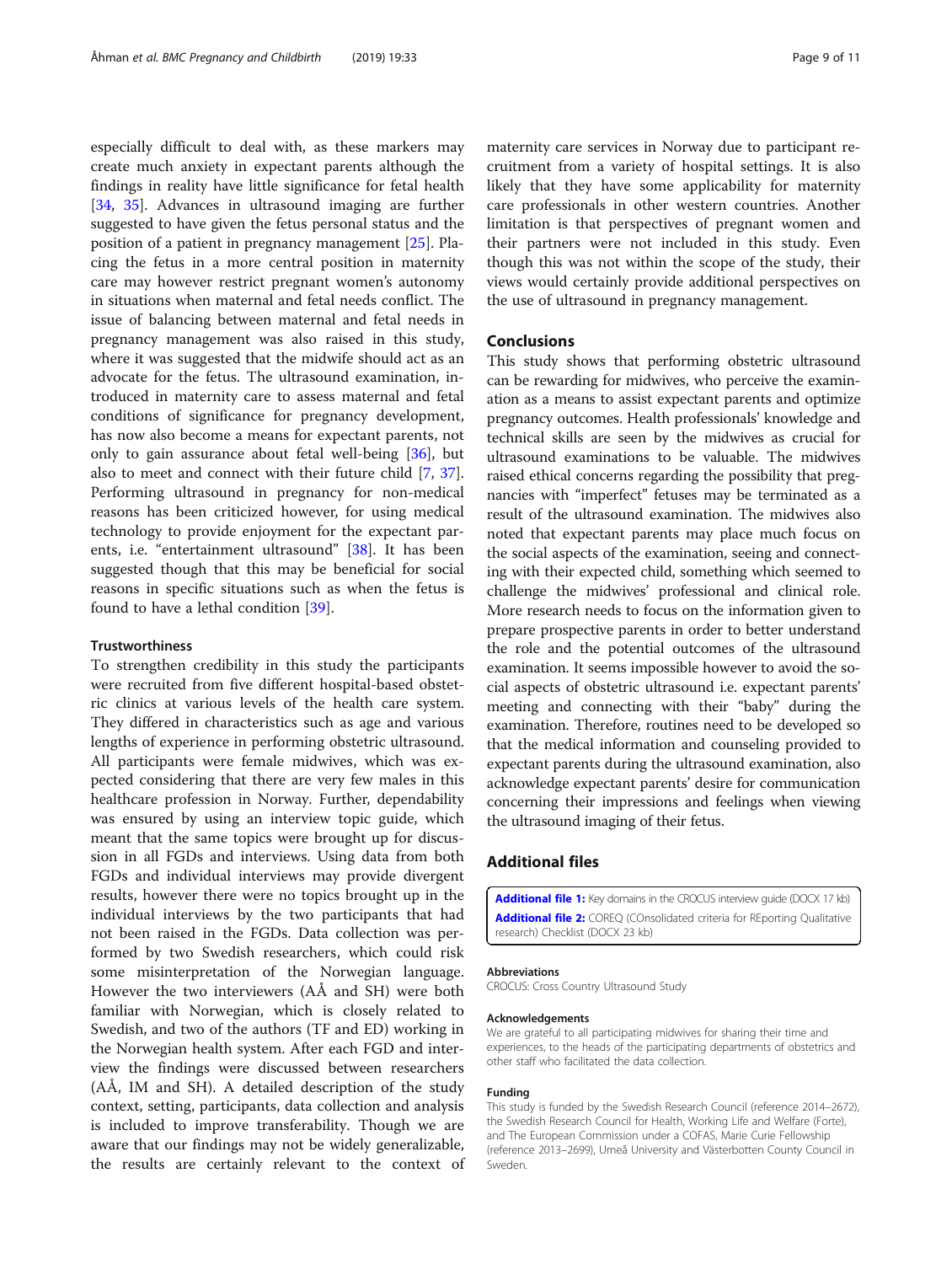#### <span id="page-9-0"></span>Availability of data and materials

The datasets generated and/or analysed during the current study are not publicly available due to protecting participant confidentiality but are available from the corresponding author on reasonable request.

#### Authors' contributions

This study was designed by IM, KE and RS. AÅ and SH performed the data collection organized by TF. The analysis was conducted by AÅ, in close collaboration with IM and KE. The manuscript was drafted by AÅ with input from IM, KE, ED and TF. All authors contributed to revision of the manuscript and approved the final version.

#### Competing interest

The authors declare that they have no competing interests.

#### Ethics approval and consent to participate

An application for ethics approval was submitted to the Regional Ethics Committee for Medical and Health Professional Research in Norway, before the start of the study. Notification that ethical approval was not required was subsequently received on the grounds that no patients were involved in the study (reference number 2013/662/REK midt). All participants received written and verbal information about the study, including information that they were free to withdraw from the study at any time if they wished to do so. Prior to the interviews all participants gave verbal and written consent.

#### Consent for publication

Not applicable.

#### Publisher's Note

Springer Nature remains neutral with regard to jurisdictional claims in published maps and institutional affiliations.

#### Author details

<sup>1</sup>Department of Clinical Sciences, Obstetrics and Gynecology, Umeå University, 901 87 Umeå, Sweden. <sup>2</sup>Judith Lumley Centre, La Trobe University, Melbourne, Victoria, Australia. <sup>3</sup>National Center for Fetal Medicine, St Olavs Hospital, Trondheim University Hospital, Trondheim, Norway. <sup>4</sup>Department of Obstetrics and Gynecology, St Olavs Hospital, Trondheim, Norway. 5 Department of Public Health and Nursing, NTNU, Norwegian University of Science and Technology, Trondheim, Norway. <sup>6</sup>Department of Women's and Children's Health, Uppsala University, Uppsala, Sweden. <sup>7</sup>Reproductive Health, Women's and Children's Health, Karolinska Institute, Stockholm, Sweden.

#### Received: 18 March 2018 Accepted: 4 January 2019 Published online: 16 January 2019

#### References

- Makhlouf M, Saade G. Should second trimester ultrasound be routine for all pregnancies? Semin Perinatol. 2013;37(5):323–6.
- 2. Buscarini E, Lutz H, Mirk P, editors. Manual of diagnostic ultrasound Second edition WHO: World Health Organization; 2013.
- 3. Stampalija T, Alfirevic Z, Gyte G. Cochrane Reviews' summaries and their relevance for imaging: Doppler in obstetrics. Ultrasound in Obstetric and Gynecology. 2010;36:779–80.
- 4. Moaddab A, Nassr AA, Belfort MA, Shamshirsaz AA. Ethical issues in fetal
- therapy. Best Practice & Research Clinical Obstetrics & Gynaecology. 2017. 5. Howe D. Ethics of prenatal ultrasound. Best Practice & Research Clinical Obstetrics & Gynaecology. 2014;28(3):443–51.
- 6. Thorup TJ, Zingenberg H. Use of 'non-medical' ultrasound imaging before mid-pregnancy in Copenhagen. Acta Obstet Gynecol Scand. 2015;94(1):102–5.
- 7. Molander E, Alehagen S, Bertero C. Routine ultrasound examination during pregnancy: a world of possibilities. Midwifery. 2010;26(1):18–26.
- 8. McNay M, Fleming JE. Forty years of obstetric ultrasound 1957–1997: from A-scope to three dimensions. Ultrasound Med Biol. 1999;25(1):3–56.
- 9. Nikolaisen F. Et kvart århundre som fosterets advokat [ A quarter of a century as the fetus' lawyer ] <https://stolav.no>: St Olavs Hospital, The University hospital in Trondheim; 2016.
- 10. UL6000 Videreutdanning i ultralyddiagnostikk for jordmødre. Available from: <https://www.ntnu.no/videre/gen/-/courses/nv14232>.
- 11. Retningslinje for Svangerskapsomsorgen. In. Helsedirektoratet, editor. Oslo: Sosial- och Helsedirektoratet; 2005.
- 12. Helsenorge.no Ultralyd av gravide: Oslo universitetssykehus; [updated 2016 05 06; cited 2017.01.11]. Available from: https: //helsenorge.no/ undersokelse-og-behandling/ultralyd-av-gravide.
- 13. Rutinemessig ultralydsundersøkelse i svangerskapet, Rapport fra Kunnskapssenteret nr 11–2008, Systematisk kunnskapsoppsummering, Oslo. [https://www.fhi.no/globalassets/dokumenterfiler/rapporter/2009-og-eldre/](https://www.fhi.no/globalassets/dokumenterfiler/rapporter/2009-og-eldre/rapport_08_11-rutinemessig-ultralydundersokelse-i-svangerskapet.pdf) [rapport\\_08\\_11-rutinemessig-ultralydundersokelse-i-svangerskapet.pdf](https://www.fhi.no/globalassets/dokumenterfiler/rapporter/2009-og-eldre/rapport_08_11-rutinemessig-ultralydundersokelse-i-svangerskapet.pdf)
- 14. Klovning A, Backe B, Eide B, Blix E, Aarseth J, Mathiesen MR. Veiledende retningslinjer for bruk av ultralyd i svangerskapet. Bruk av ultralyd i den alminnelige svangerskapsomsorgen og i forbindelse med fosterdiagnostikk. Oslo: Sosial- og helsedirektoratet; 2004.
- 15. Røe K, Åsmund Salvesen K, Moe ET. Are the Norwegian guidelines for ultrasound in prenatal diagnosis followed? Tidsskriftet Norske Legeforening. 2012;132.
- 16. Edvardsson K, Ahman A, Fagerli TA, Darj E, Holmlund S, Small R, et al. Norwegian obstetricians' experiences of the use of ultrasound in pregnancy management. A qualitative study. Sex Reprod Healthc. 2018;15:69–76.
- 17. Fagerli TA, Mogren I, Adolfsson A, Edvardsson K, Ahman A, Holmlund S, et al. Midwives' and obstetricians' views on appropriate obstetric sonography in Norway. Sex Reprod Healthc. 2018;16:1–5.
- Edvardsson K, Mogren I, Lalos A, Persson M. Small R. a routine tool with farreaching influence: Australian midwives' views on the use of ultrasound during pregnancy. BMC Pregnancy Childbirth. 2015;15:195.
- 19. Edvardsson K, Small R, Persson M, Lalos A, Mogren I. Ultrasound is an invaluable third eye, but it can't see everything': a qualitative study with obstetricians in Australia. BMC Pregnancy Childbirth. 2014;14:363.
- 20. Graneheim UH, Lundman B. Qualitative content analysis in nursing research: concepts, procedures and measures to achieve trustworthiness. Nurse Educ Today. 2004;24(2):105–12.
- 21. Sitras V. Steering Committee Group of the Nordic Network of fetal M. towards a new era in fetal medicine in the Nordic countries. Acta Obstet Gynecol Scand. 2016;95(8):845–9.
- 22. Øyen L, Aune I. Viewing the unborn child pregnant women's expectations, attitudes and experiences regarding fetal ultrasound examination. Sexual & Reproductive Healthcare. 2016;7:8–13.
- 23. Edvardsson K, Lalos A, Åhman A, Small R, Graner MDPS, Mogren I. Increasing possibilities – increasing dilemmas: a qualitative study of Swedish midwives' experiences of ultrasound use in pregnancy. Midwifery. 2016;42:46–53.
- 24. Thomas GM, Roberts J, Griffiths FE. Ultrasound as a technology of reassurance? How pregnant women and health care professionals articulate ultrasound reassurance and its limitations. Sociology of Health & Illness. 2017;39(6):893–907.
- 25. Lupton D. 'Precious cargo': foetal subjects, risk and reproductive citizenship. Crit Public Health. 2012;22(3):329–40.
- 26. Salvesen KÅ, Lees C, Tutschek B. Basic European ultrasound training in obstetrics and gynecology: where are we and where do we go from here? Ultrasound in Obstetetric and Gynecology. 2010;36:525–9.
- 27. Asplin N, Dellgren A, Conner P. Education in obstetrical ultrasound an important factor for increasing the prenatal detection of congenital heart disease. Acta Obstet Gynecol Scand. 2013;92(7):804–8.
- 28. Tolsgaard MG, Todsen T, Sorensen JL, Ringsted C, Lorentzen T, Ottesen B, et al. International multispecialty consensus on how to evaluate ultrasound competence: a Delphi consensus survey. PLoS One. 2013;8(2):e57687.
- 29. Kaasen A, Helbig A, Malt UF, Naes T, Skari H, Haugen G. Acute maternal social dysfunction, health perception and psychological distress after ultrasonographic detection of a fetal structural anomaly. BJOG. 2010;117.
- 30. Bratt E-L, Järvholm S, Ekman-Joelsson B-M, Mattson L-Å, Mellander M. Parent's experiences of counselling and their need for support following a prenatal diagnosis of congenital heart disease - a qualitative study in a Swedish context. BMC Pregnancy and Childbirth. 2015;15(1):171.
- 31. Edvardsson K, Small R, Lalos A, Persson M, Mogren I. Ultrasound's 'window on the womb' brings ethical challenges for balancing maternal and fetal health interests: obstetricians' experiences in Australia. BMC Medical Ethics. 2015;16:31.
- 32. Solberg B. Frykten for et samfunn uten Downs syndrom. Etikk i praksis Nordic Journal of Applied Ethics. 2008;2(1):33–52.
- 33. Kvande L. Frå politikk til etikk obstetrisk ultralyd i 1980- og 90-åra. Tidsskrift Norsk Legeforening. 2008;24(128):2855–9.
- 34. Åhman A, Lindgren P, Sarkadi A. Facts first, then reaction—expectant fathers' experiences of an ultrasound screening identifying soft markers. Midwifery. 2012;28(5):e667–e75.